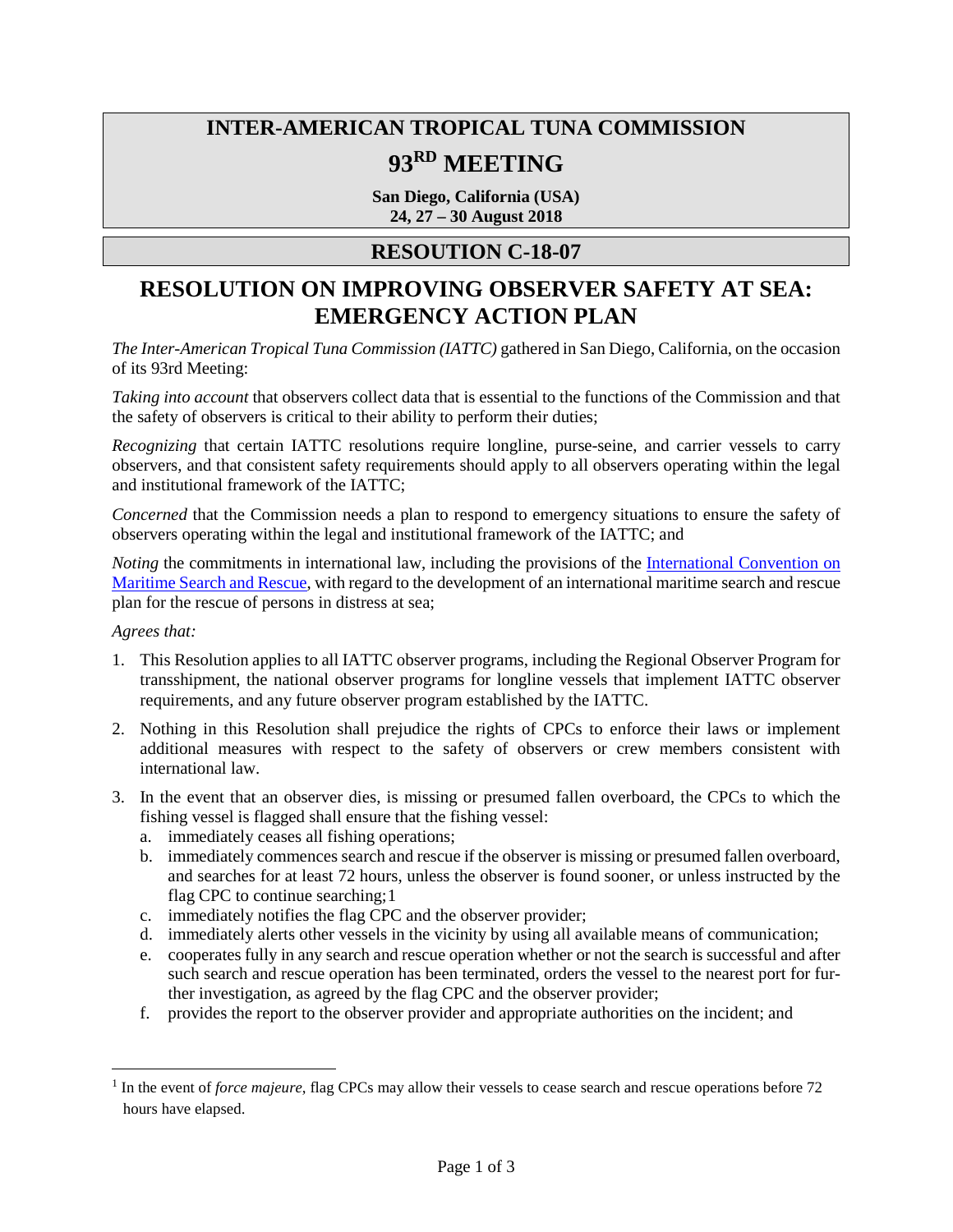- g. cooperates fully in any and all official investigations, and preserves any potential evidence and the personal effects and quarters of the deceased or missing observer.
- 4. In the event that an observer dies, the flag CPC shall require that the fishing vessel ensure that, to the extent practicable, the body is well-preserved for the purposes of an autopsy and investigation.
- 5. In the event that an observer suffers from a serious illness or injury that threatens his or her life and/or long-term health or safety, the CPC to which the fishing vessel is flagged shall ensure that the fishing vessel:
	- a. immediately ceases fishing operations;
	- b. immediately notifies the flag CPC and the observer provider;
	- c. takes all reasonable actions to care for the observer and provide any medical treatment available and possible on board the vessel, and where appropriate seek external medical advice;
	- d. where directed by the observer provider, if not already directed by the flag CPC, facilitates the disembarkation and transport of the observer to a medical facility equipped to provide the required care, as soon as practicable; and
	- e. cooperates fully in any and all official investigations into the cause of the illness or injury.
- 6. For the purposes of paragraphs 3 through 5, the flag CPC shall ensure that the appropriate Maritime Rescue Coordination Centre [\(http://sarcontacts.info\)](http://sarcontacts.info/), observer provider, and Director are immediately notified and provided a report on actions undertaken.
- 7. In the event that there are reasonable grounds to believe an observer has been assaulted, intimidated, threatened, or harassed such that their health or safety is endangered and the observer or the observer provider indicates to the CPC to which the fishing vessel is flagged that they wish for the observer to be removed from the fishing vessel, the CPC to which the fishing vessel is flagged shall ensure that the fishing vessel:
	- a. immediately takes action to preserve the safety of the observer and mitigate and resolve the situation on board;
	- b. notifies the flag CPC and the observer provider of the situation, including the status and location of the observer, as soon as possible;
	- c. facilitates the safe disembarkation of the observer in a manner and place, as agreed by the flag CPC and the observer provider, that facilitates access to any needed medical treatment; and
	- d. cooperates fully in any and all official investigations into the incident.
- 8. In the event that there are reasonable grounds to believe that an observer has been assaulted, intimidated, threatened, or harassed but neither the observer nor the observer provider requests that the observer be removed from the fishing vessel, the CPC to which the fishing vessel is flagged shall ensure that the fishing vessel:
	- a. takes action to preserve the safety of the observer and mitigate and resolve the situation on board as soon as possible;
	- b. notifies the flag CPC and the observer provider of the situation as soon as possible; and
	- c. cooperates fully in all official investigations into the incident.
- 9. If any of the events in paragraphs 3 through 7 occur, port CPCs shall facilitate entry of the fishing vessel to allow disembarkation of the observer and, to the extent possible, assist in any investigations if so requested by the flag CPC.
- 10. In the event that, after disembarkation from a fishing vessel of an observer, an observer provider identifies—such as during the course of debriefing the observer—a possible violation involving assault or harassment of the observer while on board the fishing vessel, the observer provider shall notify, in writing, the flag CPC and the Director, and the flag CPC shall:
	- a. investigate the event based on the information provided by the observer provider and take any appropriate action in response to the results of the investigation;